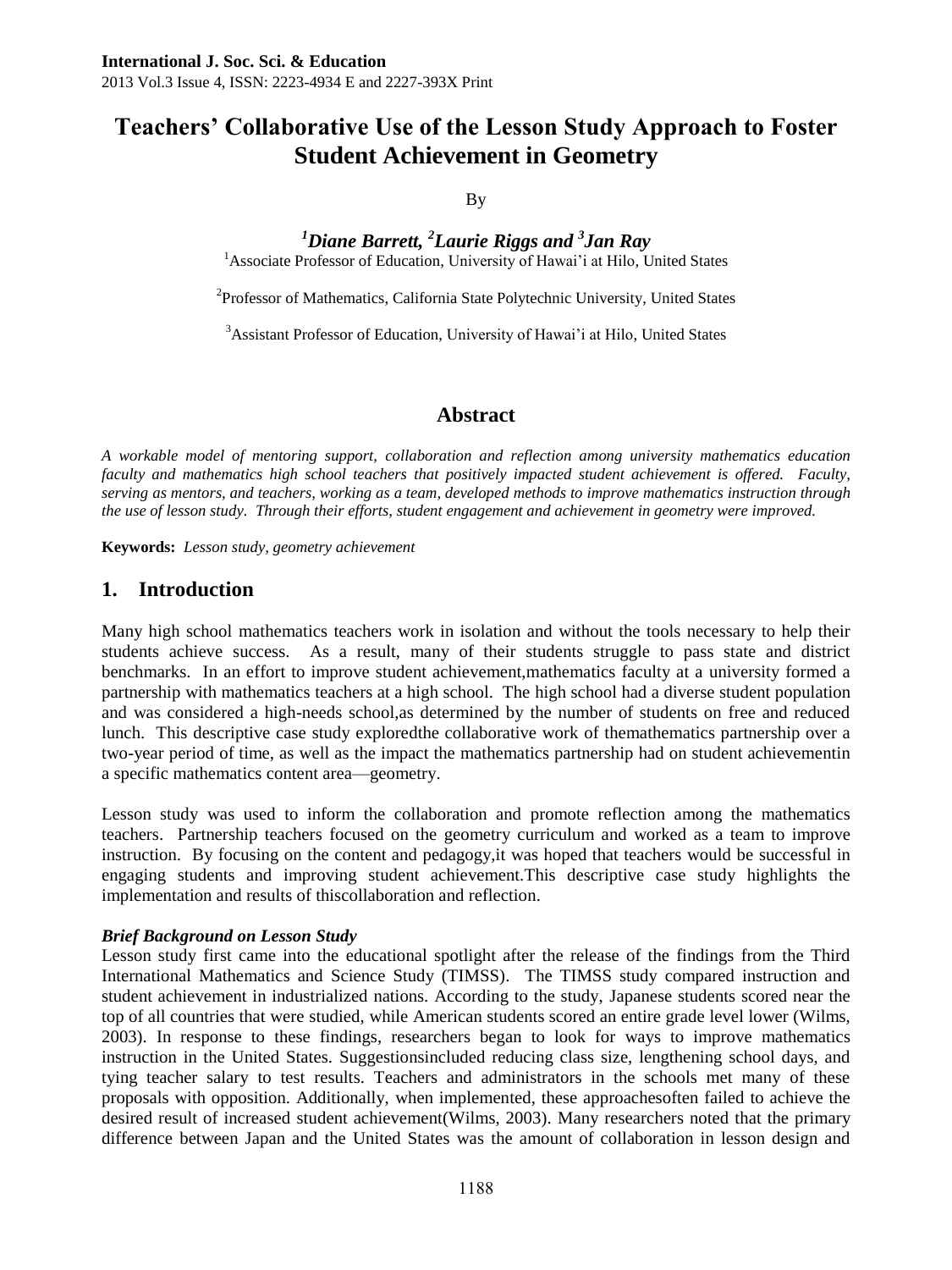## Teachers' Collaborative Use of the Lesson Study Approach to Foster Student Achievement in Geometry

reflection after lesson completion. As a result, it was proposed that the way to improve instruction in the United States was through teacher collaboration and reflection(Viadero, 2004).

Lesson study invites teachers to come together, identify their goals, and collaborate in small groups in an effort to create lessons that foster the achievement of these goals. While lesson study varies from school to school, it generally consists of (1) problem identification, (2) lesson development, (3) teaching and observation, and (4) evaluation and reflection (Kieff, 2003). Teachers first work together to design a lesson that meets the needs of their students. After careful lesson development,the lesson is taught by one of the teachers, while the others observe. During the observation, teachers look for evidence of student learning,as opposed tosimply evaluating the teacher. Next the teachers reflect upon the lesson and then revise it prior to another teaching the lesson. This is followed by further reflection and revision. Wilms (2003) refers to the process as a "Plan, Do, Check, Act" (p. 610), where teachers plan together, try out new ideas, check for success, and then make improvements. Both Kieff (2003) and Viadero (2004) agreed that the most important part of the process is the collaborative reflection at the end of each lesson. This reflection, according to Kieff (2003), turns teachers into researchers who are trying to transform everyday teaching by seeking fresh approaches, creative ideas, and new pedagogical knowledge—all designed to improved instruction.

The value for teachers comes if lesson study can increase their students' performance. Lesson study provides a venue for ongoing authentic assessment (Fernandez and Choskshi, 2004). According to Boss (2002) teachers who have implemented lesson study may not see increased test scores from their students by the end of the school year. However, in the long term, students' understanding deepens when teachers work collaboratively. In the short term, one can expect enthusiastic teachers, a growing depth of understanding of content, and an increased ability to critique a lesson. Lesson study provides an opportunity for teachers to learn from one another, as a great deal can be learned from imperfect lessons(Choskshi, 2004). Hence, it is neither the teaching style nor the pedagogy that is the key element. Rather, it is the chance to tryout various strategies and to gather evidence of their success or lack thereof. Viadero (2004) supported process and claimed that the reflection was the key component and the part that drove improved instruction.

# **2. Method**

University mathematics faculty partnered with high school geometry teachers in a district east of Los Angeles, California. This school served approximately 3,000 students in grades nine through twelve. It had a very diverse student population with a majority of Hispanic students. Further, it was a high-needs school with many students receiving free or reduced lunch. The school had been faced with low student achievement, as determined by standardized test scores, and was identified by the state as an underperforming school.

Funding was obtained to hire one full-time mathematics teacher, enabling four mathematics teachers to be given one additional preparation period per day. The four teachers shared a common preparation time, allowing them to engage in discussions regarding curriculum, assessment and teaching methods. The funding for the additional hire was attained through the Collaborative Academic Program Initiate of the California State University System.

Upon joining forces it was discovered that the teachers were working in isolation, with no collaboration. Several were new teachers, some lacked certification, and others were teaching out of their content areas. It was apparent that the high school needed help, and a plan of action needed to be created.

### *Taking Action*

The first action taken was to work with the teachers, helping them become reflective practitioners. They needed to think about how they were teaching, what they were teaching, how they could improve their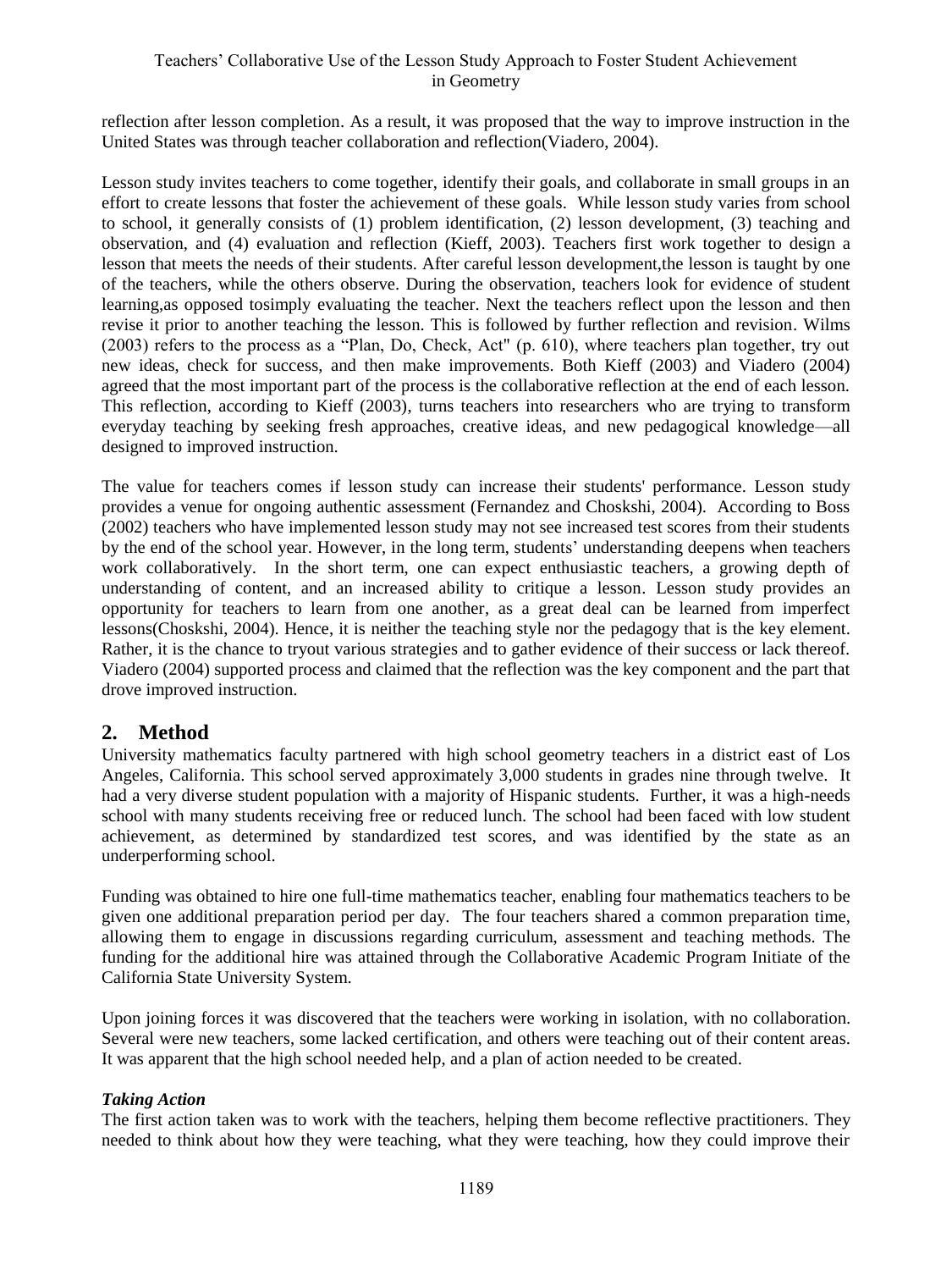lessons, and how they could engage their students. Priorto this, none of the teachers had formally reflected on their own teaching or had even been in one another's classrooms.

After the first year, the teachers were comfortable reflecting on what they were doing in the classroom and how they were doing it. Next, the concept of lesson study was introduced as a means to foster collaboration. Initial planning and curriculum design took place in two one-day summer workshops prior to the start of the school year. The workshops included in-depth content discussions, reviews of research, best practices for observations and classroom assessment, discussions of teaching-related case stories, organizational planning for semester lesson cycles, and the initial development of lesson plans.

#### *Implementation of Collaboration and Reflection*

A group of four mathematics teachers were selected to work on collaboration and reflection with the focus on geometry. With administrative support, each of the four participating teachers had a common preparation period, which provided planning and observation time. There were a total of six geometry teachers at the school with a total of 451 geometry students. The ability levels of the students whose teachers were in the collaboration and reflection group was equivalent to the ability levels of the students whose teachers who were not in the collaboration and reflection group.

Teachers used a (1) plan, (2) teach, (3) reflect and (4) apply cycle. In collaboration with one another, they planned the lesson, which included determining the desired outcome and the best way to achieve it. The first part of developing a new lesson was creating an assessment tool. For the first lesson, this was done with their mentor on their campus. They spent a day designing the assessment tool and discussing possible lessons. It initially took some encouragement to get teachers to move away from wanting to use the test provided by the book as their assessment tool. They were soon able to identify the important concepts and standards that needed to be covered and how they could best meet them. Teachers then split into pairs. Each pair developed a lesson that would help them achieve their goal.

One teacher then taught the lesson while the other teacher observed. This included observing how was the lesson was presented and received, as well as the degree of engagement of the students. Teachers then reflected on the lesson, discussing both the positives and negatives. Next, the teachers made revisions. Following this, the other teacher taught using the revised lesson. Afterwards, teachers again reflected and revised with the intention that the final product would be a well thought out, effective lesson, which could be shared and implemented by themselves or by other teachers in the future. This process produced various modes of instruction such as lecture, projects, activities, group work, and the use of technology.

Occasionally, content questions arose among some of the members. In these instances a just-in-time approach was used to rectify these deficiencies. This process resulted in improved instructional knowledge and pedagogy and overall effectiveness.

Throughout this process, the college mentors did not bring the teachers lessons or tell them how to teach. The college mentors were merely a support system and a resource. The high school teachers were the ones doing the work. As a result, the teachers took ownership of the process. This was evidenced by teachers putting their names on each assessment they created. This degree of ownership was important for lasting change and sustainability. Even after funding disappeared, these teachers continued with the lesson study process. To date, they are still working collaboratively, and they are still making positive impacts in their students' learning.

#### **Findings and Discussion Related to Student Achievement**

One of the main goals of this lesson study project was to raise student achievement in mathematics specifically, geometry. In an attempt to determine the impact that the lesson study had on student achievement, data was collected from district benchmark exams and a one-way analysis of variance of means was performed on the benchmark scores of all 451 geometry students. The results revealed that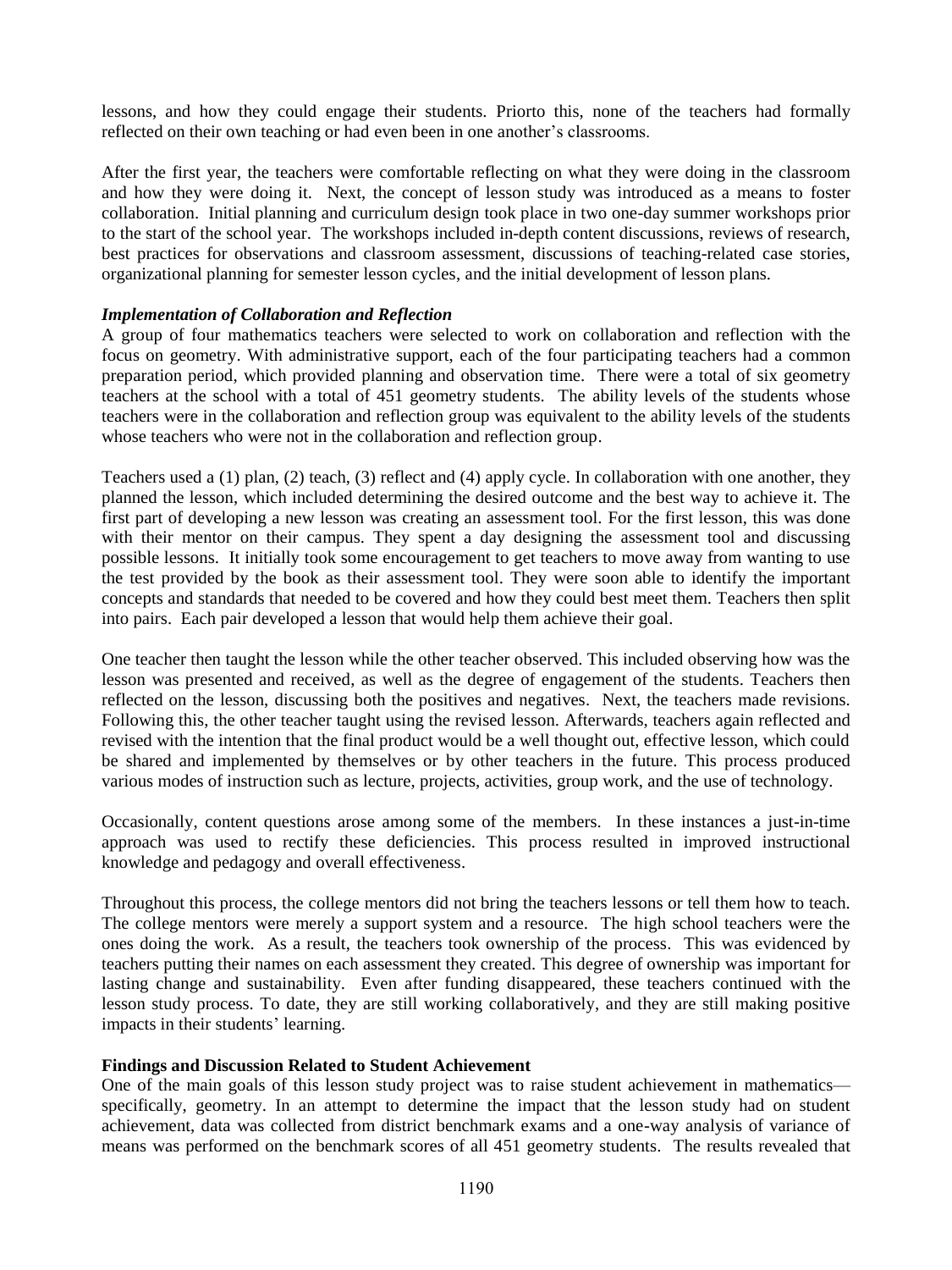the students whose teachers were in the lesson study groups scored significantly better  $(p < .001)$  than the students who those teachers were not in the lesson study groups.

The mean scores of the students of the teachers in lesson study groups increased from 51 percent to 72 percent. Plus, the only subject in the mathematics department that showed any improvement from the first benchmark to the second benchmark was geometry. All of the other benchmark scores decreased. The lesson study teachers were excited to share this finding. It was very empowering to them. This was a badge of honor to them.

Also, in doing the analysis,it was noted that there were some large jumps in the scores of the low-end students. On the first benchmark 51percent of the students scored at or below 50 percent, while on the second benchmark only 13 percent scored at or below 50 percent. On the first benchmark 26 percent of the students scored at or below 40 percent and this dropped to 5 percent on the second benchmark. (See **Figure 1: Comparison of Benchmark Scores** below.) Thus, the data suggests that there was a significant impact on the low-end students.

### **Figure 1: Comparison of Benchmark Scores**



#### **Conclusion**

The collaboration and reflection, informed by lesson study, inspired these high school geometry teachers to improve their lessons, engage their students and ultimately improve student achievement. These teachers were solely responsible for the improved student achievement since they createdall of the goals,